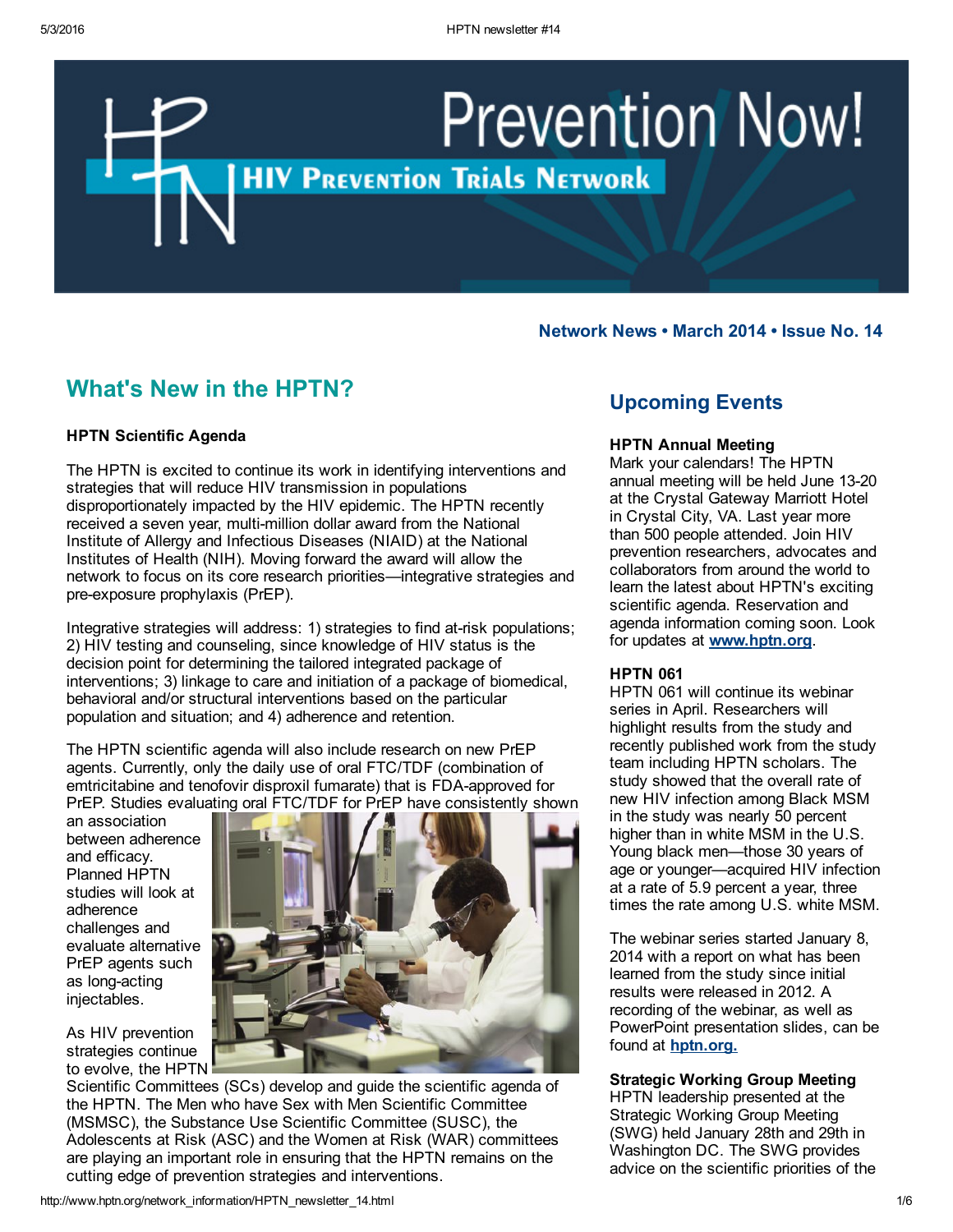Under the leadership of Kenneth Mayer, MD and Darrell Wheeler, PhD, the MSMSC is working on additional data analyses from HPTN 061 and 063, designing studies in the U.S. that focus on how to best engage black MSM and determine PrEP uptake for prevention in this population, and developing strategies for prevention strategies for MSM in sub-Saharan Africa.

"HPTN studies are unique because they are premised on an understanding that HIV prevention for MSM does not involve a single strategy," said Mayer. "Rather, it involves a careful assessment of the appropriate package of potential interventions that may be relevant for different subgroups of MSM at different stages of their lives."

The SUSC, led by Steffanie Strathdee, PhD, and Steve Shoptaw, PhD, is collaborating with other SCs and also providing expertise in protocols in development such as HPTN 074. The SUSC and MSMSC are also collaborating to develop an HIV prevention project that will address the key problem of substance misuse among U.S. MSM and the transmission of HIV. In addition, the SUSC is working with the Ethics Working Group (EWG) on a manuscript to provide guidelines for assessing the minimum acceptable package of interventions that should be in place prior to site selection for future HPTN trials.

Populations at highest risk for HIV include adolescent females in sub-Saharan Africa and adolescent MSM in the U.S. The Adolescents at Risk Committee, led by Audrey Pettifor, PhD and Frances Cowan, PhD, was established to develop interventions that can protect these most at risk groups during their most vulnerable periods. The committee is currently working with the Integrated Strategies SC in developing a comprehensive concept that uses multiple strategies to support HIV negative young women in sub-Saharan Africa. The proposed concept is expected to have multiple phases from vanguard/formative work through a Phase III trial.

The WAR committee chaired by Adaora Adimora, MD and Elizabeth Bukusi, MBChB, MMed, MPH, PhD collaborated with HPTN's 069 protocol team to include women in that trial and proposed a vanguard concept that uses qualitative research to examine the barriers and facilitators to PrEP adherence among women participants. WAR is also working to develop research collaborations with pharmaceutical companies that will advance HIV prevention research for women and is working with epidemiologists and biostatisticians on development of research design strategies that will facilitate evaluation of interventions to prevent HIV infection among women.

## Network Leadership

HPTN is led by Principal Investigators Wafaa El-Sadr, MD and Myron Cohen, MD. David Serwadda, MD serves as the International Lead Investigator. Other members of the Executive Committee include:

Nirupama Sista, MSc, PhD leads the development and implementation of all ongoing HPTN research studies as the Project Director for HPTN. She also focuses on strategic partnerships with funding agencies and collaborative partners. Dr. Sista is a senior research scientist at FHI 360 with more than 20 years of experience in the academic, pharmaceutical and non-profit sectors. Before joining FHI 360 Dr. Sista was a Senior Clinical Research Scientist for Triangle Pharmaceuticals, now Gilead Sciences,where she served as a Medical Team Leader for a novel ARV molecule. She earned her PhD in microbiology from the University of Tennessee, with post-doctoral training at the University of North Carolina at Chapel Hill.

Susan H. Eshleman, MD, PhD serves as the Principal Investigator of

NIAID-funded HIV/AIDS Clinical Trials Networks. Specifically, the SWG provides guidance on scientific priorities for future high resource trials, input regarding budget allocation for future funding of the networks and sites, and facilitates communication among all stakeholders relevant to the NIAID-sponsored HIV/AIDS Clinical Trials Networks. The SWG meets two to three times a year, and members include the network principal investigators, NIAID-appointed external advisors, representatives from the Community Partners, and the director of DAIDS.

A video cast of day one of the meeting is available [here](http://videocast.nih.gov/Summary.asp?File=18258&bhcp=1).

## HIV R4P Conference

HIV Research for Prevention will host its inaugural scientific conference dedicated exclusively to biomedical HIV prevention research October 28 31, 2014 in Cape Town, South Africa. Organizers say the conference will support cross-fertilization between research on HIV vaccines, microbicides, PrEP, treatment as prevention and other biomedical prevention approaches. The abstract submission deadline is May 2. For more information visit [hivr4p.](http://hivr4p.org/)

### DAIDS Learning Portal

DAIDS has launched a new website. The DAIDS [Learning](https://www.daidslearningportal.com/) Portal (https://www.daidslearningportal.com/) will offer two web training sessions through April 2014. The sessions include, Discovering the DAIDS Learning Portal, and Exploring the DAIDS Social Learning Community. Sign up for a session [here](http://tinyurl.com/WebTrainingRegistration).

# Study Updates

## HPTN 052 Study Featured in The Lancet

The latest data from HPTN 052 is featured in The Lancet Infectious **Diseases.** HIV-serodiscordant couples were randomly allocated to either early initiation of highly active antiretroviral treatment (HAART) (i.e., at a CD4 count of 350–550 cells per μL) or delayed antiretroviral treatment (i.e., starting treatment when their CD4 count fell below 250 cells per μL). Fewer individuals who were assigned to early HAART had primary clinical events,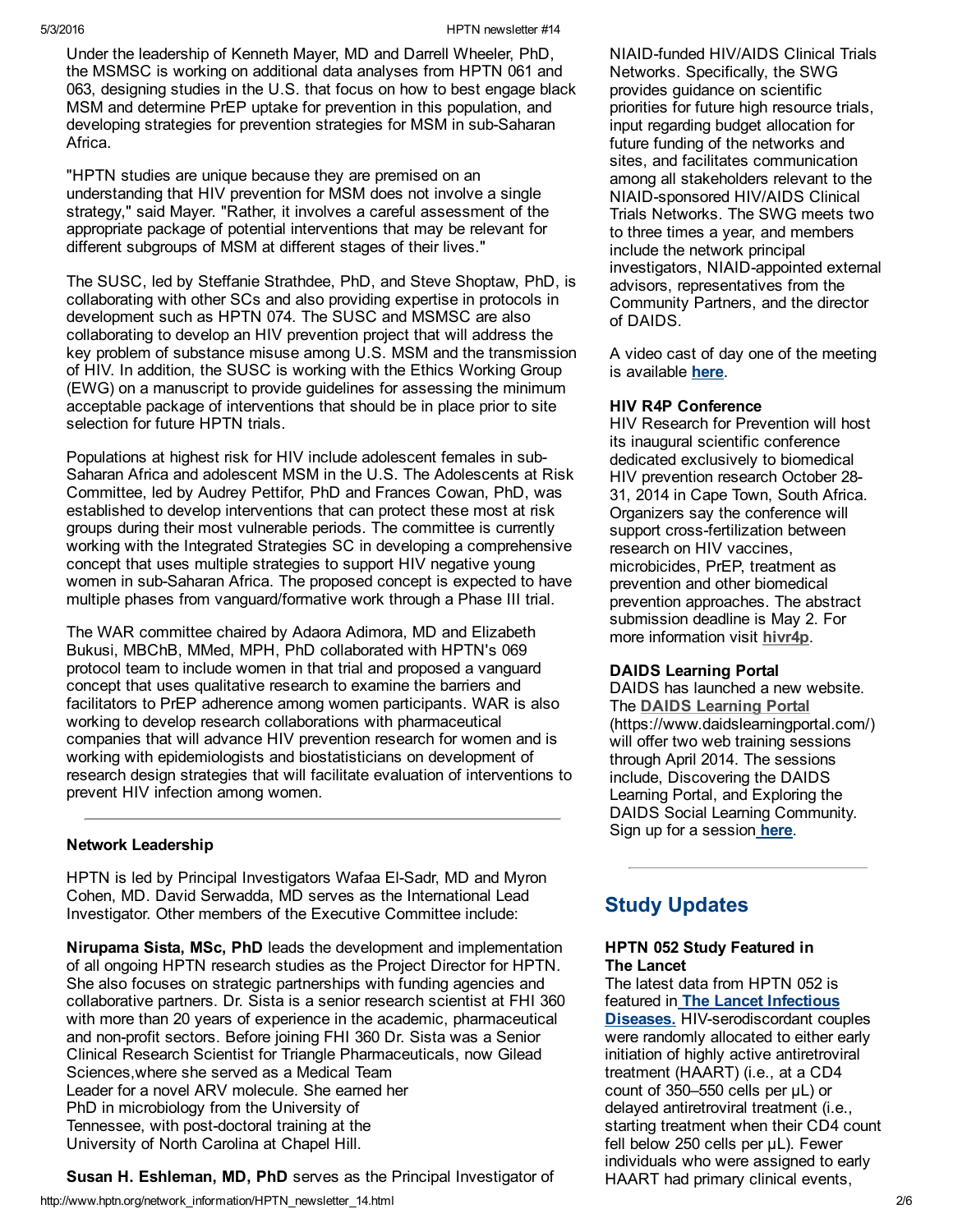the Laboratory Center (LC) and oversees all lab activities for HPTN trials. She is a Professor of Pathology at the Johns Hopkins University

School of Medicine and has directed the HPTN LC Virology Core since 1999. Dr. Eshleman plays an active role in protocol development and has served as a study team member on many HPTN protocols. Dr. Eshleman



is board-certified in Clinical Pathology. She directs JHU HIV Genotyping Lab and JHU HIV Specialty Lab, and is the Associate Director of the Blood Bank at Johns Hopkins Hospital. Her LC group has developed novel laboratory methods relevant to HIV prevention trials, including novel methods for HIV incidence determination.



Deborah Donnell, PhD, serves as Principal Investigator of the Statistical and Data Management Center (SDMC) for the HPTN. Dr. Donnell has extensive experience in the design and analysis of clinical trials for HIV prevention, providing statistical leadership for studies of prevention of mother to child transmission, prevention in injection drug user populations, and U.S. based prevention and epidemiology, including behavioral prevention in MSM and PrEP approaches to HIV prevention. Dr. Donnell is a Principal Staff Scientist in

the Vaccine and Infectious Disease Division, Fred Hutchinson Cancer Research Center and an affiliate associate professor, Department of Global Health, University of Washington. Dr. Donnell has been lead protocol statistician on six Phase III HIV prevention trials, both domestic and international, including the Partners PrEP trial that supported FDA approval of TDF/FTC.



Kathy Hinson, BS serves as HPTN Associate Director for Finance and Administration and is responsible for the financial management of the HPTN LOC agreement, for establishing and monitoring contractual agreements for protocol implementation funds, and for the financial management of subagreements. Ms. Hinson provides programmatic, managerial and administrative guidance for the HPTN and serves a critical role in the governance of the Network.

## HPTN at CROI

The HPTN had four accepted abstracts at the 2014 Conference on Retroviruses and Opportunistic Infections (CROI).



1.) HPTN 066 results were presented regarding the directly observed dosing of tenofovir (TFV) disoproxil fumarate

(TDF)/emtricitabine (FTC). In this study 39 healthy, HIV-negative men and women were randomized 1:1:1:1 to 4 oral TDF 300 mg/FTC 200mg regimens: 1 tab daily, 2 tabs twice weekly, 1 tab twice weekly, or 1 tab weekly, each for 5 weeks with all doses observed. Steady-state plasma TFV concentrations from daily dosing were consistent with concentrations reported in the Partners, TDF2 and Thai IDU PrEP studies (high levels of HIV protection); higher than in iPrEX (moderate protection), and far higher than in FEM-PrEP and VOICE (no protection). Oral pre-exposure prophylaxis trials have yielded varying efficacy results attributed largely to

new-onset AIDS events, and tuberculosis. In an editorial which accompanied the findings, The Lancet noted, "These data show a clear benefit to patients of starting HAART early, when the CD4 count is well above 400 cells per μL. The debate about the value of early HAART initiation should now be viewed as settled from both patients' and public health perspectives."

## **HPTN 067**

The Harlem site expects to complete enrollment in April. HPTN 067/ADAPT is a Phase II study to determine the feasibility of intermittent dosing of Truvada as pre-exposure prophylaxis (PrEP) to prevent HIV in heterosexual women and in men who have sex with men and transgender women. In the first part of the study, pill-taking is directly observed to determine an objective measure of drug exposure for each participant. Participants are then randomized to receive daily dosing, time-driven dosing, or event-driven dosing. They are also called every week so that they can report their pilltaking and sexual behaviors. Results will help identify the optimal regimens for facilitating adherence and encouraging healthy sexual practices. This is the first HPTN study to use Wisepill [Technologies](http://www.wisepill.com/mediscern/index.php?option=com_content&view=frontpage&Itemid=58) to help determine when participants take their pills.

### **HPTN 073**

A total of 79 participants (35%) have been enrolled in the study to date. UNC has enrolled 22, UCLA 31 and GWU 26 participants. HPTN 073 is a demonstration project designed to determine acceptability of PrEP in Black men who have sex with men (BMSM). Although 28% of all new HIV infections in the U.S. occur in BMSM, they have been underrepresented in HIV research trials. HPTN 073 aims to find out how consistently BMSM are able to take one tablet at approximately the same time during each day of the week, and what that experience is like for them.

## HPTN 074 (under development)

HPTN 074 will determine the feasibility of a future trial that will assess whether an integrated intervention combining facilitated antiretroviral therapy (ART) at any CD4 cell count, substance use treatment, and behavioral counseling for HIV-infected people who inject drugs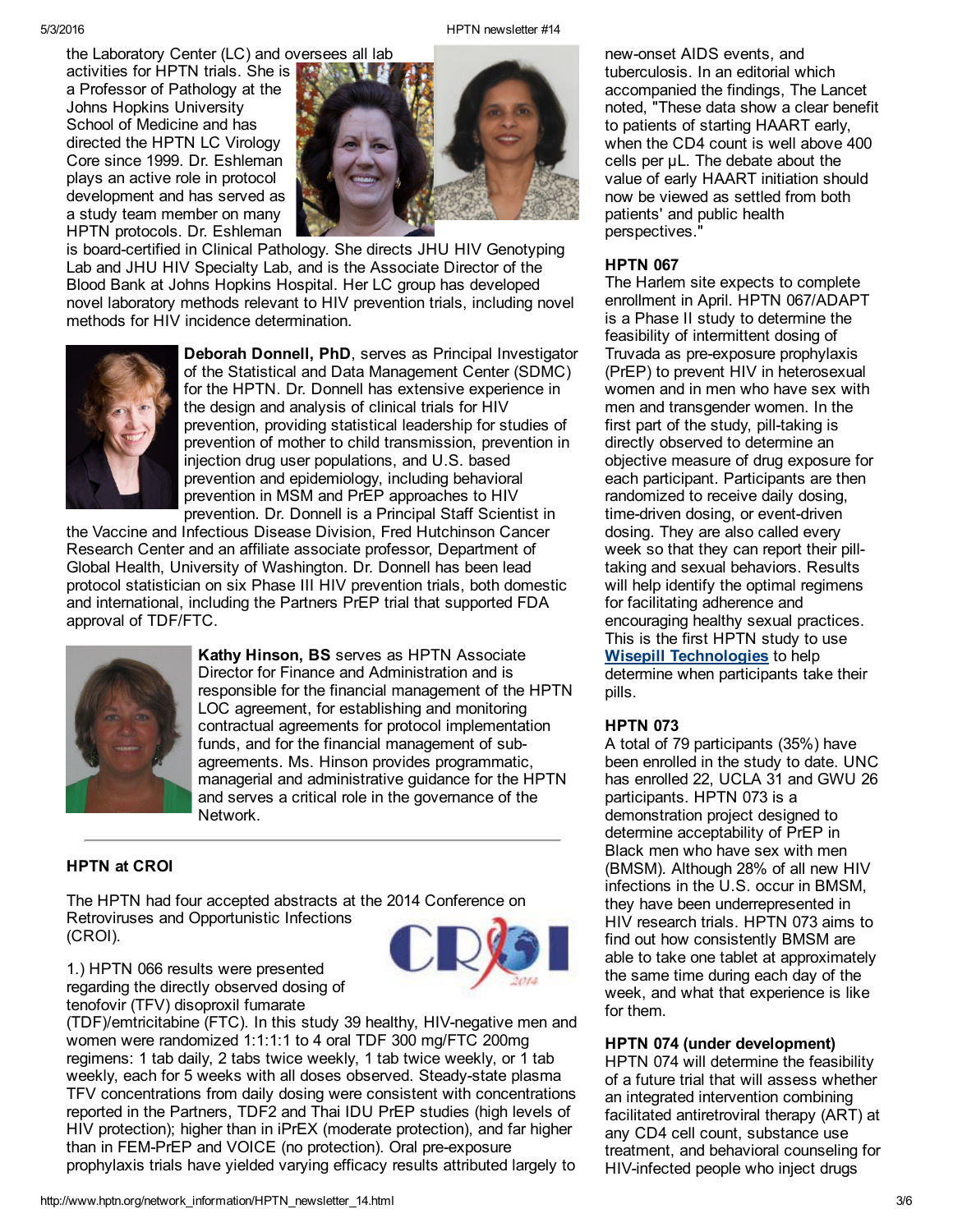variable adherence. HPTN 066 data can be used to benchmark adherence estimates in oral TFV PrEP trials, and assist in interpreting clinical outcomes.

2.)The Laboratory Center and HPTN 061 findings were presented regarding the antiretroviral (ARV) drug resistance among HIV-infected Black Men Who have Sex with Men (MSM) in the U.S. Understanding the current prevalence and patterns of ARV drug resistance in this population, which is disproportionately impacted by HIV, is important since ARV drug resistance can lead to treatment failure and limit treatment options. The study found that ARV drug resistance, including multi-class and transmitted drug resistance, is common among Black MSM in the U.S. In three of the six cities studied, >40% of the men had resistance. Overall, 11.3% of the men had multi-class resistance. Furthermore, 25% of the newly-infected men (acute infection, recent infection, seroconverters) had resistance, which most likely reflects transmission of resistant HIV strains. These findings underscore the public health importance and urgency of scaling up culturally appropriate and acceptable programs to engage Black MSM in care and promote adherence to ARV treatment.

Two additional lab related abstracts were also presented at CROI:

3.) The Impact of HIV Subtype on Specificity of Cross-Sectional HIV Incidence Assays in Rakai, Uganda

4.) Incorrect Identification of Recent HIV Infection Using a Limited Antigen (Lag)-Avidity Assay in Adults in the U.S.

# In the Community



## HPTN's Community Engagement Partnership with Black AIDS Institute Inc.

In 2013, HPTN entered into a community engagement partnership with Black AIDS Institute, Inc. (BAI). As part of the collaboration, the HPTN agreed to provide research education support for BAI's Brown Bag Leaders program, which aims to improve national HIV prevention services, care engagement and treatment adherence through information sharing, networking, and mobilization of local community members. To achieve these aims, BAI recruited a cohort of leaders from 20 cities across the U.S. that included individuals working in the public health field, front line HIV service providers and people living with HIV/AIDS.

Leaders participated in a series of train-the-trainer webinars that provided them with the resources to conduct a series of "Brown Bag Lunch" events in their communities. BAI provided technical assistance, including study fact sheets and other materials from the HPTN, as well as other networks and agencies. Researchers affiliated with the HPTN, and the HPTN core staff members and site representatives, provided presentations for four Brown Bag Leaders webinars in 2013. HPTN 061 Protocol Co-Chair Ken Mayer, MD delivered a presentation on the integration of biomedical and behavioral interventions, HPTN Senior Community Engagement Officer Georgette King spoke about confronting barriers to Black leadership in HIV/AIDS education and advocacy, HPTN 073 Black Caucus Chair Christopher Chauncey Watson provided information about various aspects

(PWID) will reduce HIV transmission to HIV-uninfected injection partners, as compared to routine care dictated by World Health Organization (WHO) and/or national guidelines for HIVinfected PWID. Sites are currently being selected.

## HPTN 075 (under development)

HPTN 075 is an observational cohort study that will determine the feasibility of recruiting and retaining roughly 400 men who have sex with men (MSM) at four sites in sub-Saharan Africa in a preparation for future HPTN studies in the region. Although HIV infection status is not a factor in inclusion and exclusion criteria, a total of 20 HIVinfected individuals will be allowed to enroll at each of the four sites.

## HPTN 076 (under development)

HPTN 076 will evaluate the safety and acceptability of a long acting injectable pre-exposure prophylaxis (PrEP) agent among approximately 132 healthy, HIVuninfected women. The study will have two sites in the United States (Newark, New Jersey and Bronx, New York) along with sites in Cape Town, South Africa and Harare, Zimbabwe. Sites are expected to begin enrollment in early 2014.

## FHI 360 has moved

A reminder that the HPTN Leadership and Operations Center (LOC), FHI 360, moved to a new location. Our new office is located at 359 Blackwell Street, Suite 200 Durham, NC 27701.

Email addresses and telephone numbers of LOC staff remain the same.

## Coming Soon

### National Native HIV/AIDS [Awareness](http://www.aids.gov/awareness-days/) Day

Thursday, March 20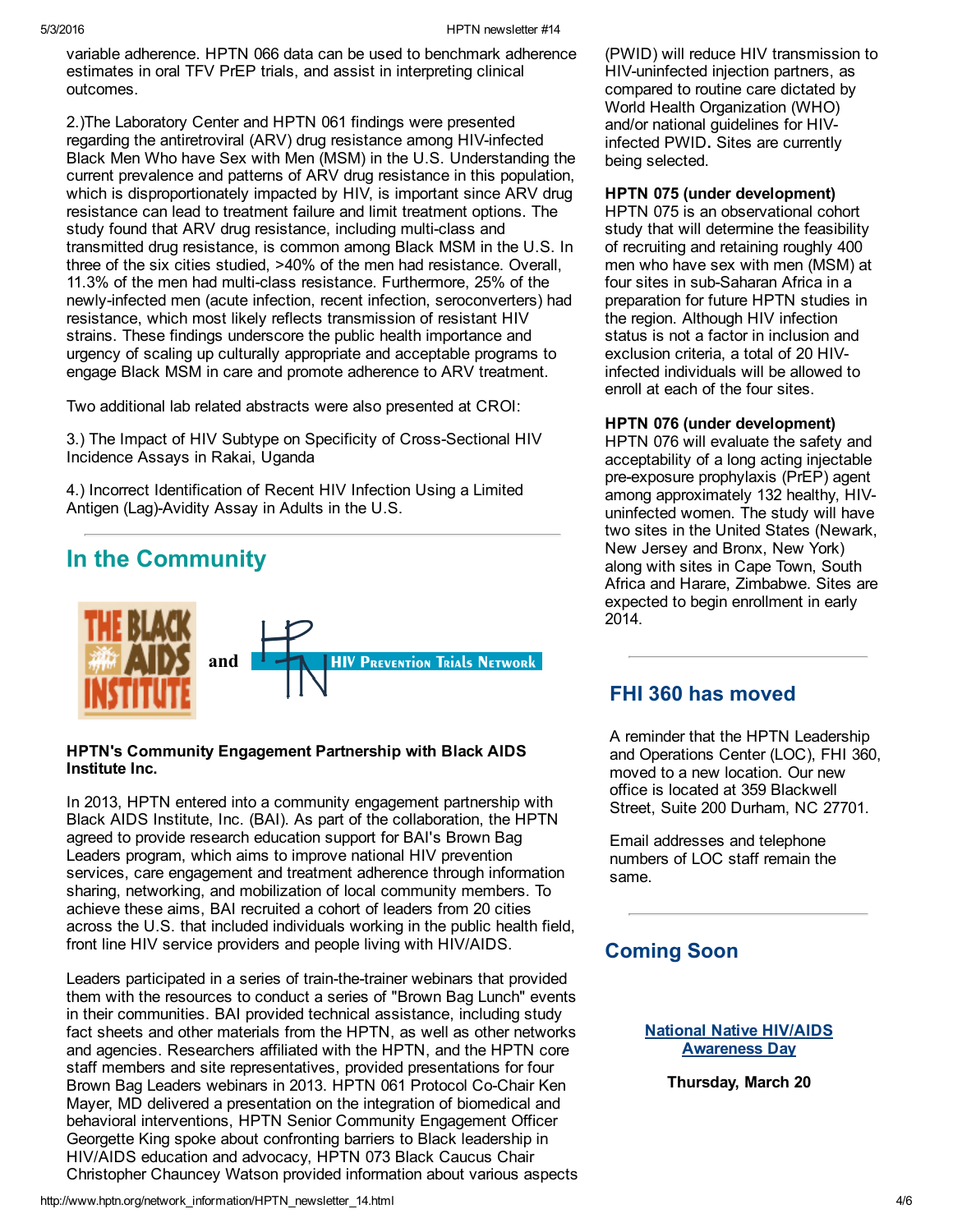of HIV prevention research, and HPTN Principal Investigator Dr. Wafaa ElSadr led a national webinar focusing on HPTN's combination care engagement and viral suppression research.

As 2013 came to a close, HPTN's community engagement partnership with BAI expanded to provide members of a second BAI group with research updates. BAI coordinates the Black Treatment Advocates Network (BTAN) chapters in 16 cities across the U.S. BTAN seeks to increase patient access and utilization of treatment and care to strengthen local leadership and to advocate for policy change in Black communities. Through this expanded partnership, HPTN core staff provided research updates at a series of onsite workshops for experienced BTAN chapters, as well as during a BTAN webinar that provided an initial introduction to PrEP and treatment as prevention for new BTAN chapter volunteers.

In 2014, the HPTN is excited to continue these partnerships to commemorate National Black HIV/AIDS Awareness Day and to launch a new series of Brown Bag Leaders webinars. These education opportunities will once again provide community members with a greater understanding of the research that can shape life changing HIV prevention and treatment efforts in their communities.

For more information about the Black AIDS Institute, Inc.'s programs visit [www.blackaids.org](http://www.blackaids.org/) and follow BAI on [Facebook/blackaids](https://www.facebook.com/blackaids) and [Twitter/@blackaids\\_org](https://twitter.com/BlackAIDS_org). Remember that HPTN is @HIVptn on [Facebook](https://www.facebook.com/HIVptn) and [Twitter.](https://twitter.com/HIVptn)

# A Closer Look

## NAESM Award



The HPTN extends its congratulations to Jonathan Paul Lucas, MPH who was honored at the 2014 National African American MSM Leadership Conference on HIV/AIDS and Other Health Disparities in Orlando, Florida. Mr. Lucas received the Gerald A. Ludd Lifetime Achievement Award which is given to emerging leaders annually by the National AIDS Education and Services for Minorities (NAESM). The Ludd Award honors an individual for his/her outstanding community service, dedication and contributions to remove HIV/AIDS and other health disparities from

African American Men Who have Sex with Men (MSM) communities. Mr. Lucas is a Senior Community Programs Associate at FHI 360, the Leadership and Operations Center for HPTN.

"Jonathan is a very deserving recipient of this honor," said Melissa Turner, MSW, LICSW, HPTN U.S. Community Working Group Chair. "He is an outstanding leader in the field of HIV research and community advocacy. He is a strong ambassador for community engagement in clinical trial processes and for bridging community members with researchers for meaningful science collaboration."

To be eligible for the Ludd Award, a nominee must have at least seven years of work and/or volunteer contributions in HIV/AIDS prevention or other health disparities, targeting the African American MSM community. Candidates also must have provided significant efforts in HIV prevention and/or other health disparities or show exceptional leadership.

"Jonathan was recognized for his endless energy, dedication, commitment and hard work," said Kathy Hinson, HPTN Associate Director for Finance



HIV R4P [Conference](http://hivr4p.org/) October 28-31, 2014

## Cape Town International Conference Centre, South Africa



## Hot Off the Press

## **HPTN 061**

Magnus M, Franks J, Griffith S, Arnold MP, Goodman K, Wheeler DP; for the HPTN 061 Study Group. Engaging, Recruiting, and Retaining Black Men Who Have Sex With Men in Research **Studies: Don't Underestimate the Importance of Staffing-Lessons** Learned From HPTN 061, the **BROTHERS Study.** Journal of Public Health Management and Practice, 9 Jan 2014.

Mayer KH, Wang L, Koblin B, Mannheimer S, Magnus M, et al. (2014) Concomitant Socioeconomic, Behavioral, and Biological Factors Associated with the [Disproportionate](http://www.ncbi.nlm.nih.gov/pubmed/24498067) HIV Infection Burden among Black Men Who Have Sex with Men in 6 U.S. Cities. PLoS ONE 9(1): e87298. doi:10.1371/journal.pone.0087298

## HPTN 071

Hayes R, Ayles H, Beyers N, Sabapathy K, Floyd S, Shanaube K, Bock P, Griffith S, Moore A, Watson-Jones D, Fraser C, Vermund S, Fidler S. HPTN 071 (PopART): Rationale and design of a cluster[randomised](http://www.ncbi.nlm.nih.gov/pubmed/?term=HPTN%20071%20(PopART):%20Rationale%20and%20design%20of%20a%20cluster-randomised%20trial%20of%20the%20population%20impact%20of%20an%20HIV%20combination%20prevention%20intervention%20including%20universal%20testing%20and%20treatment%20-%20a%20study%20protocol%20for%20a%20cluster%20randomised%20trial) trial of the population